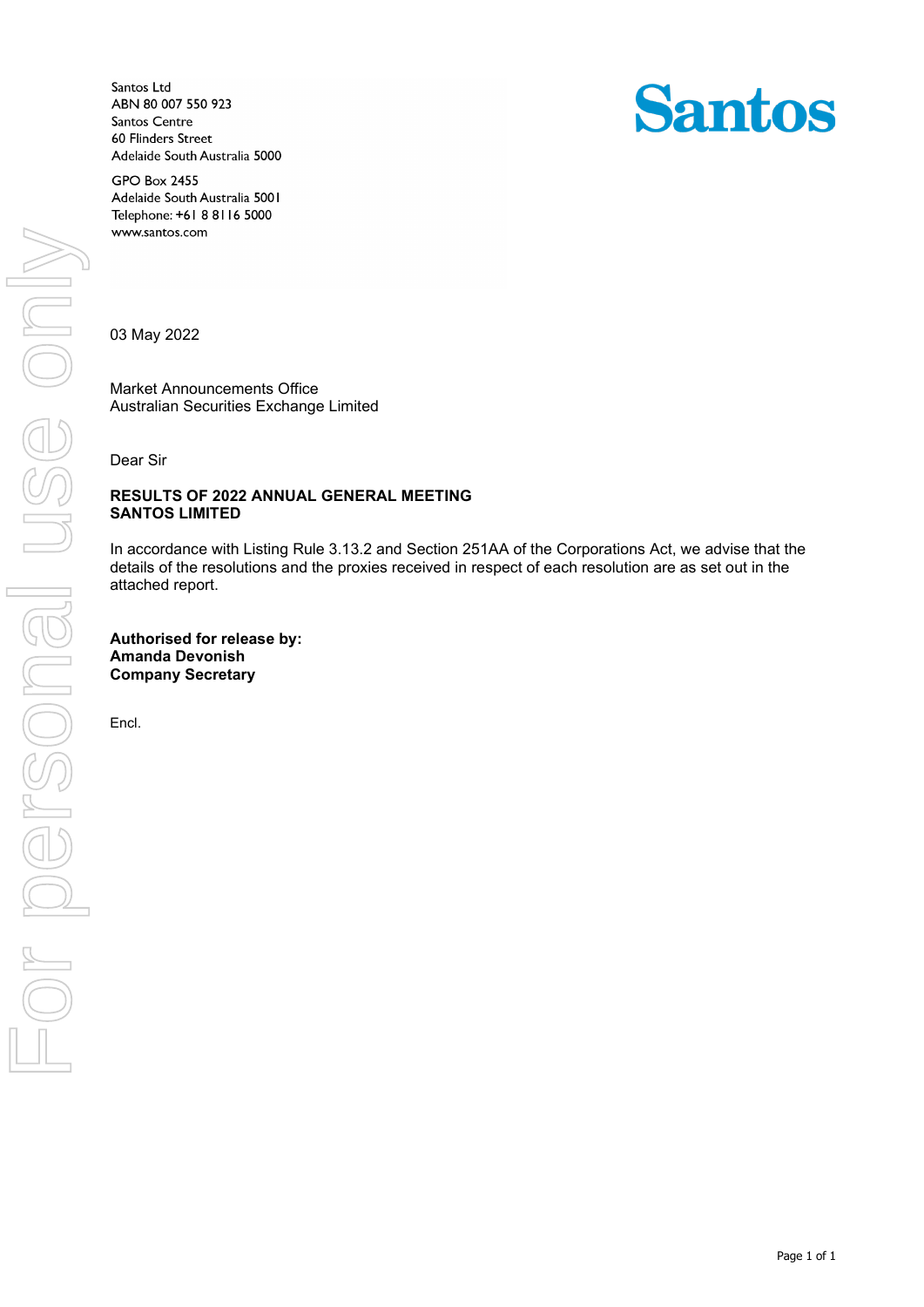## **Santos Limited Annual General Meeting Tuesday, 3 May 2022 Voting Results**

The following information is provided in accordance with section 251AA(2) of the Corporations Act 2001 (Cth) and ASX Listing Rule 3.13.2

| <b>Resolution details</b>                                                                                 |                                  | Instructions given to validly appoint proxies<br>(as at proxy close) |                         |                           |                | Number of votes cast on the poll<br>(where applicable)                                                                            |                         |              | <b>Resolution Result</b>       |
|-----------------------------------------------------------------------------------------------------------|----------------------------------|----------------------------------------------------------------------|-------------------------|---------------------------|----------------|-----------------------------------------------------------------------------------------------------------------------------------|-------------------------|--------------|--------------------------------|
| <b>Resolution</b>                                                                                         | <b>Resolution</b><br><b>Type</b> | For                                                                  | Against                 | <b>Proxy's Discretion</b> | <b>Abstain</b> | For                                                                                                                               | Against                 | Abstain*     | Carried/<br><b>Not Carried</b> |
| 2(a) That Mr Peter Hearl be<br>re-elected as a Director                                                   | Ordinary                         | 2.118.412.604<br>95.95%                                              | 84,164,863<br>3.81%     | 5.444.994<br>0.24%        | 1,104,136      | 2.124.738.998<br>96.18%                                                                                                           | 84,329,428<br>3.82%     | 1,134,123    | Carried                        |
| 2(b) That Dr Eileen Doyle be<br>elected as a Director                                                     | Ordinary                         | 2,197,513,087<br>99.52%                                              | 5,241,932<br>0.24%      | 5,313,292<br>0.24%        | 1,058,286      | 2,203,737,934<br>99.76%                                                                                                           | 5,360,195<br>0.24%      | 1,088,855    | Carried                        |
| 2(c) That Mr Musje Werror<br>be elected as a Director                                                     | Ordinary                         | 2,197,082,310<br>99.52%                                              | 5,349,842<br>0.24%      | 5,370,958<br>0.24%        | 1,323,487      | 2,203,357,208<br>99.75%                                                                                                           | 5,470,448<br>0.25%      | 1,355,856    | Carried                        |
| 2(d) That Mr Michael Utsler<br>be elected as a Director                                                   | Ordinary                         | 2,194,654,068<br>99.41%                                              | 7,833,092<br>0.35%      | 5,347,699<br>0.24%        | 1.291.738      | 2,200,875,734<br>99.64%                                                                                                           | 7,979,071<br>0.36%      | 1,326,723    | Carried                        |
| 3 That the Remuneration<br>Report for the year ended<br>31 December 2022 be<br>adopted                    | Ordinary                         | 1,635,143,201<br>74.44%                                              | 556,298,177<br>25.32%   | 5,313,301<br>0.24%        | 10,575,648     | 1,641,155,450<br>74.68%                                                                                                           | 556,503,688<br>25.32%   | 10,633,606   | Carried                        |
| 4 Advisory vote on climate<br>change                                                                      | Ordinary                         | 1,312,074,585<br>62.81%                                              | 771,639,749<br>36.93%   | 5,443,526<br>0.26%        | 119,968,737    | 1,318,409,657<br>63.08%                                                                                                           | 771,692,497<br>36.92%   | 120,077,946  | Carried                        |
| 5 Grant of Share Acquisition<br>Rights to Mr Kevin<br>Gallagher                                           | Ordinary                         | 2,168,088,244<br>98.60%                                              | 25,466,229<br>1.16%     | 5,209,473<br>0.24%        | 10,359,858     | 2,174,013,163<br>98.83%                                                                                                           | 25,649,585<br>1.17%     | 10,540,875   | Carried                        |
| 6 Approval for issue of<br>shares to satisfy Growth<br>Projects Incentive Rights to<br>Mr Kevin Gallagher | Ordinary                         | 1,622,772,725<br>75.02%                                              | 535, 195, 672<br>24.74% | 5,141,166<br>0.24%        | 46,017,034     | 1,628,572,851<br>75.26%                                                                                                           | 535,391,649<br>24.74%   | 46, 166, 223 | Carried                        |
| Director Fee Pool                                                                                         | Ordinary                         | 2,143,553,871<br>98.52%                                              | 26,875,678<br>1.23%     | 5,618,194<br>0.25%        | 16,301,788     | 2,149,862,206<br>98.76%                                                                                                           | 27,056,519<br>1.24%     | 16,383,714   | Carried                        |
| 8(a) Amendment to the<br>Constitution                                                                     | Special                          | 103,382,265<br>4.98%                                                 | 1,965,008,617<br>94.77% | 5,106,575<br>0.25%        | 135,629,140    | 103,578,556<br>4.99%                                                                                                              | 1,970,789,150<br>95.01% | 135,799,863  | Not carried                    |
| 8(b) Capital Protection                                                                                   | Ordinary                         | 328,237,612<br>15.05%                                                | 1,847,612,228<br>84.72% | 5,165,803<br>0.23%        | 28.110.954     | Not applicable – item $8(b)$ was not required and was not put to the meeting (as it was<br>conditional on item 8(a) being passed) |                         |              |                                |